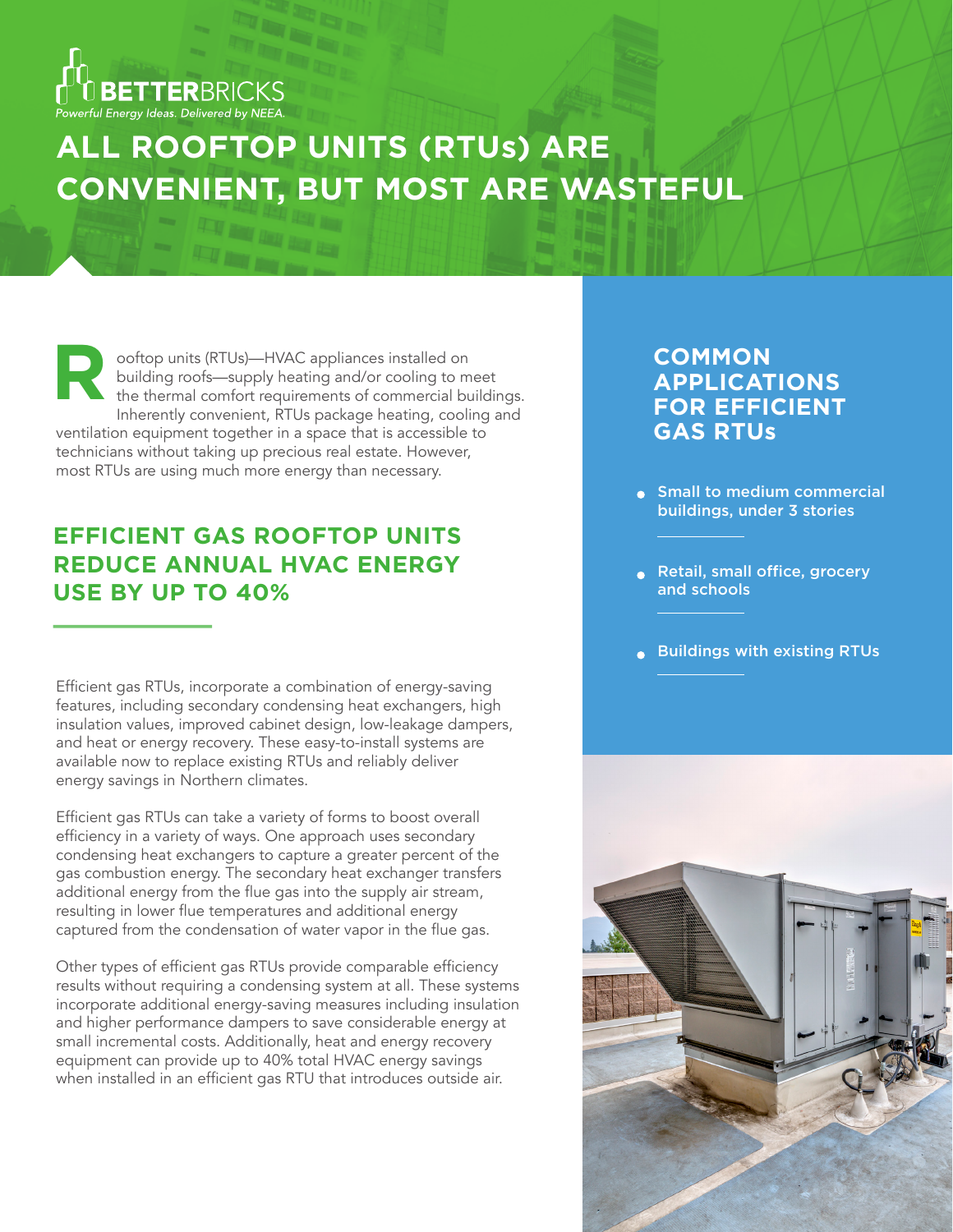# **THE BETTER AND BEST EFFICIENT GAS RTUs**

Based on field and lab testing completed by the Northwest Energy Efficiency Alliance (NEEA), efficient gas RTUs can be grouped into two categories, or tiers, based on their energy performance:

### **TIERS BASED ON PERFORMANCE**

Т

| Tier 1 units provide better<br>efficiency than standard<br>RTU <sub>s</sub> . | These units have at least 80% Thermal Efficiency (TE) and additional energy<br>efficiency gains via increased insulation and reduced damper leakage making<br>them up to 15% more efficient than a standard RTU (depending on climate zone<br>and building type).                                                                                                                                                                                                     |
|-------------------------------------------------------------------------------|-----------------------------------------------------------------------------------------------------------------------------------------------------------------------------------------------------------------------------------------------------------------------------------------------------------------------------------------------------------------------------------------------------------------------------------------------------------------------|
| Tier 2 units are the highest<br>performing RTUs available.                    | These units include everything in Tier 1, and either a) the furnace is a<br>condensing gas furnace, or b) the unit includes heat or energy recovery with<br>an energy recovery ventilator (ERV). These upgrades can result in units that are<br>up to 40% more efficient than a standard RTU (depending on climate zone<br>and building type). Tier 2 units are particularly ideal for buildings with higher<br>occupancies and/or higher than average heating needs. |

Tier 1